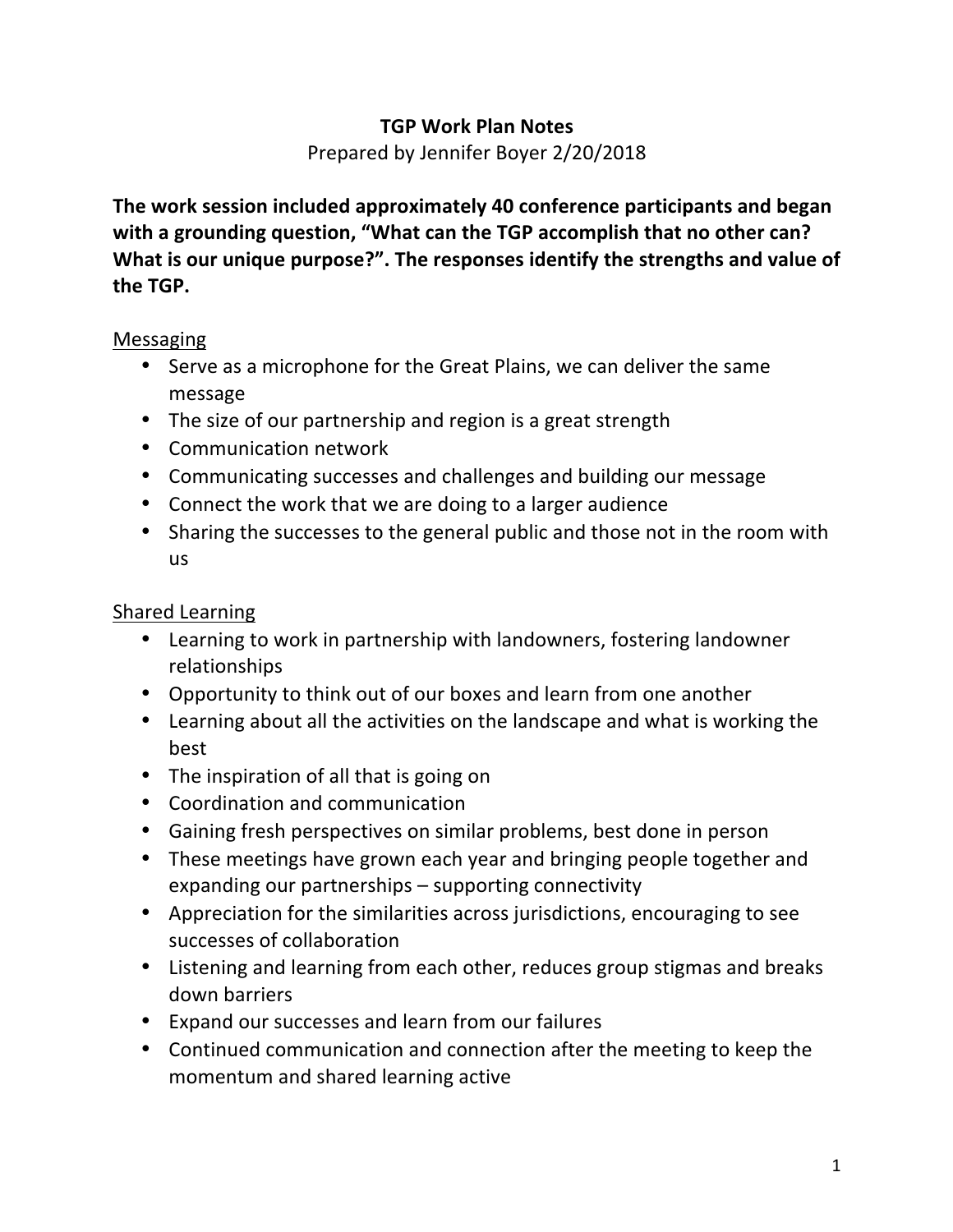## Data and Science Sharing

- Sharing expertise and learning from each other, learn about different models
- Data sharing opportunities and communication across the border
- Sharing information
- Opportunity to holistically assess factors affecting the Great Plains, also the impact of climate change
- Adaptation for climate change and water management approaches
- Communication and research partnerships
- We are producing some of the best science, support to continue this
- This forum provides consistency for social and ecological planning regardless of changes in politics and budgets
- Look at the species we are managing at a larger scale, share this perspective with landowners

## Developing Relationships - Diverse Views

- Gaining perspective from other viewpoints
- Working across borders communication with landowners
- Opportunity to work with bison and cattle, looking for co-existence
- The power of diverse people coming together to share ideas and foster grass-roots solutions, power of group problem solving.
- Empower young people in conservation and landowners  $-$  sharing success stories (website)
- Expand local involvement with landowners, citizens and students
- Great to have younger professionals here, learning from one another

## **Project Implementation**

- We are positioned for taking actions across an international border
- Managing populations across their entire range, from breeding to wintering
- Building and strengthening programs
- Supporting communities and connectivity
- Motivated to learn about all the different programs and how to use the different programs to target different audiences / issues
- The information shared here will improve our programs
- Linking our programs across borders for connectivity, identifying where one program ends and where another can pick up and continue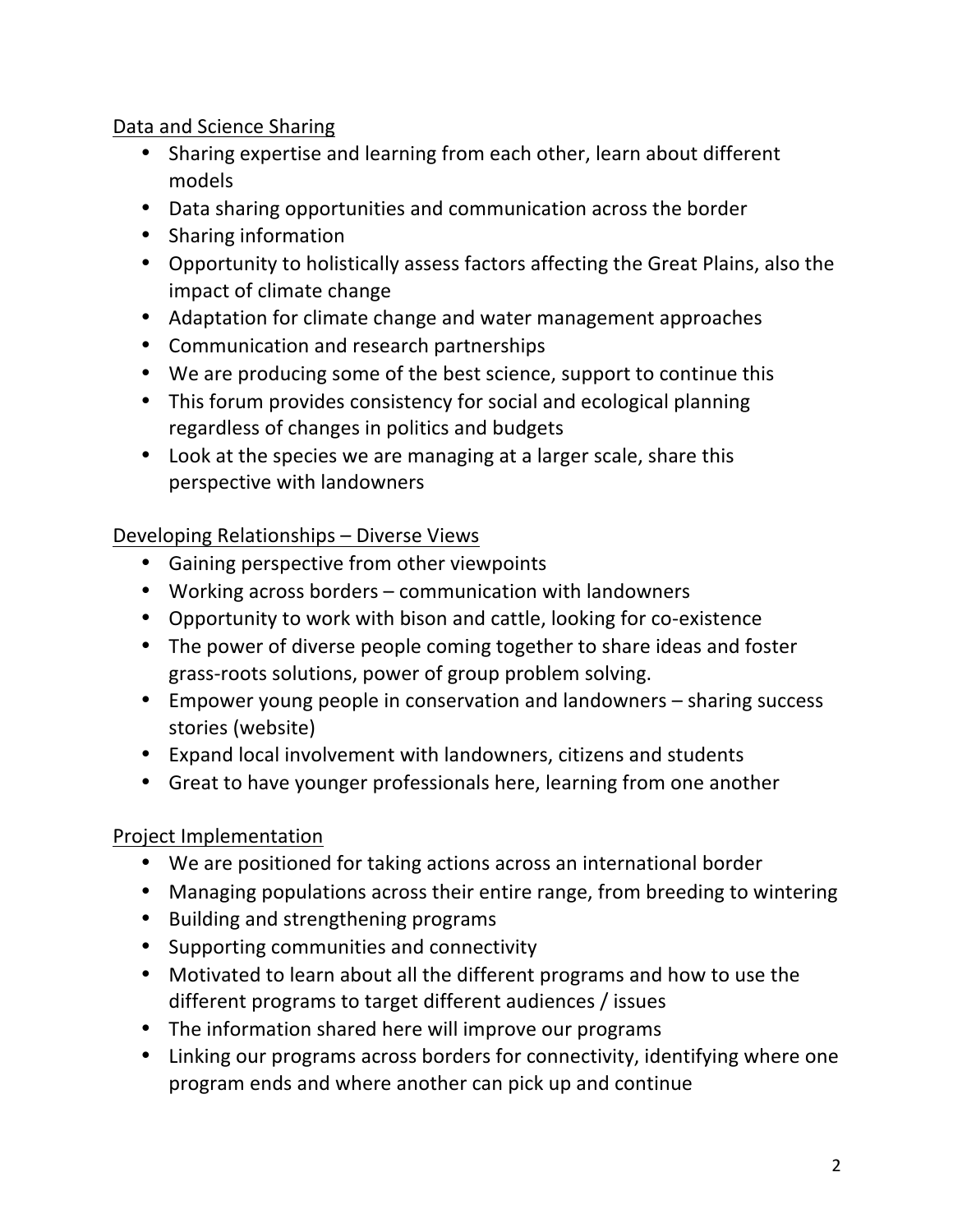# The participants used the TGP strengths and value as a platform to identify, "What are the biggest needs for TGP work right now? What unique or timely **opportunities lie ahead?"**

- 1. The timing is right to support and expand programs that focus on grazing management as community pastures are transferred to private management (Canada). This transition is important to ensure that stewardship practices are communicated and adopted.
- 2. CRP lands (US) are retiring and grain prices are low and this is an opportunity to support programs that focus on grassland stewardship. The Farm Bill is coming up and the group may have an opportunity to advocate for certain programs and emerging new programs (NRCS) that focus on grasslands. Some of these programs are already being promoted by Rancher Stewardship Alliance, and other workshops that are targeting landowners who may be enrolled in CRP or other Farm Bill programs.
- 3. To support continued collaboration between the partners there are some information and communication gaps
	- a. We need a common language (internal with partners) to support clear communication
	- b. We need a "map" that describes who is doing what, where
	- c. We need an expanded website (or create a new one) that can help people find expertise, partners, programs or activities, and support more connections.
	- d. Each partner needs to clearly state where we are focused on the landscape and why
- 4. The TGP can promote a positive message about stewardship of grasslands to the general public. Find some common messaging elements and share a consistent message through all the partners and target those not engaged in grasslands and ranching.
- 5. Identifying data collection standards to facilitate data sharing across organizations and agencies (i.e. dealing with bird count data) is a need. This topic was identified for the SCIENCE BREAKOUT GROUP to consider.
- 6. Building on Julia Haggerty's research, there was interest expressed in how the group might promote and support rural community resiliency across the border and jurisdictions.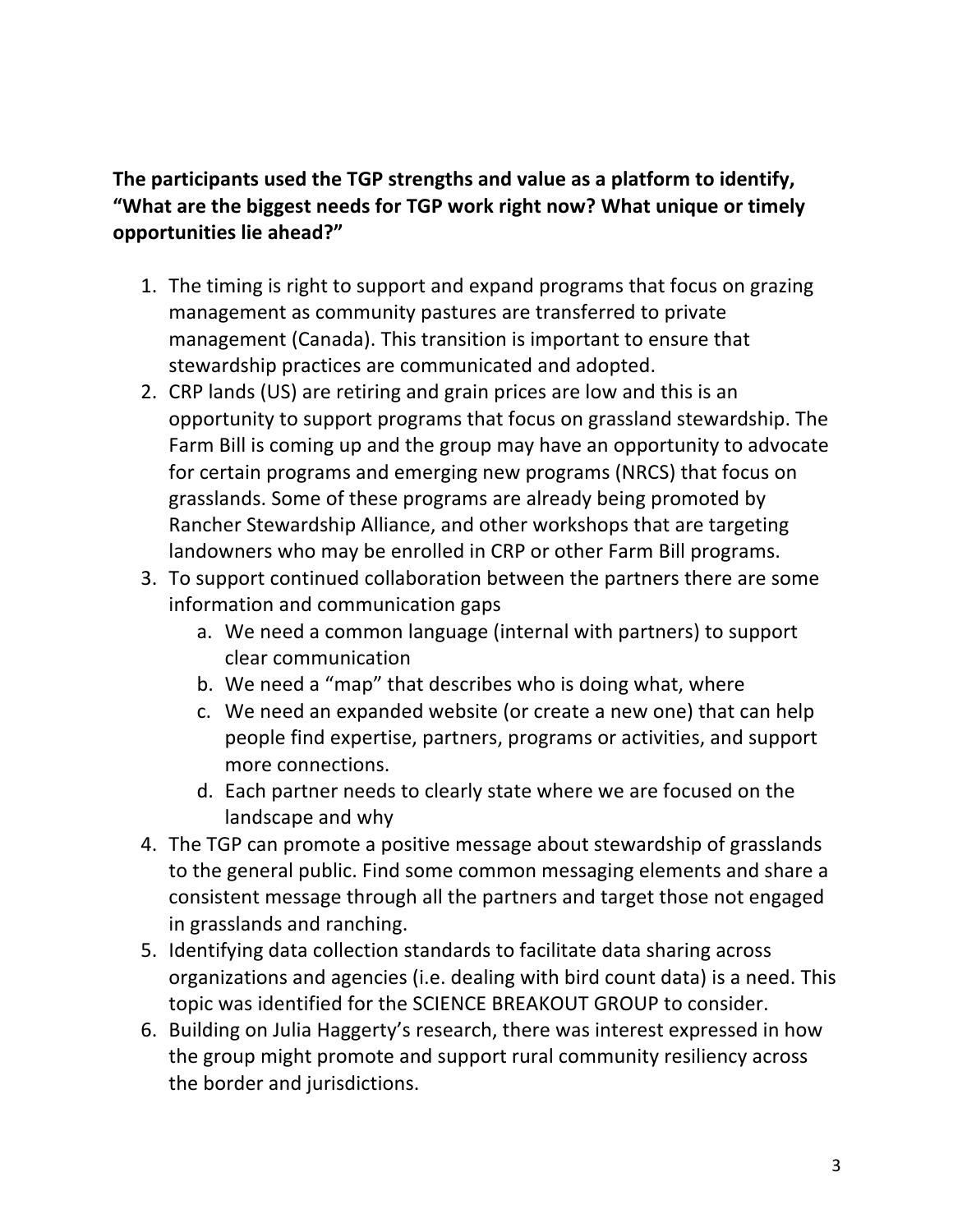7. Connectivity research and monitoring that explores the link between the level of connectivity and robust wildlife populations.

**Small group discussions focused on identifying the top activities for the TGP using the following questions for guidance 1) what 3 things should the TGP pursue in the next 12-24 months? 2) How do each of these priorities reflect the** role of TGP? 3) How do each of these priorities advance transboundary conservation? 4) What is the outcome or goal of the priority action item?

By far, the common thread from the break out groups was the need to improve **communication and support partner connections. There are some building blocks in place currently (i.e. the website and updates) but it is not functioning** well enough to keep the connections and coordination vibrant between the conferences. The group believes that building more functional communication will then allow future projects to emerge and be tackled. This is the top focus area for the coming year.

The following 4 items were identified for the TGP work plan 2018-2019:

## **Communication**

Goal: improved communication and coordination between annual conferences to share successes and failures

Action: Listserve development (beyond emailing updates) will offer opportunities to share information, ask questions, problem solve etc. A survey of partners can determine if a single group or multiple groups based on topic (research, education etc.) is the best option or if Alberta's PCF – Prairie Conservation Forum might be a good merger. Lead: TBD need a moderator.

Action: Continue quarterly updates from the jurisdictions (add more NGO, landowner and tribal updates). Lead: Core committee

Action: mid-term timeline to develop an e-newsletter that can be shared broadly and focuses on stories, success and failures.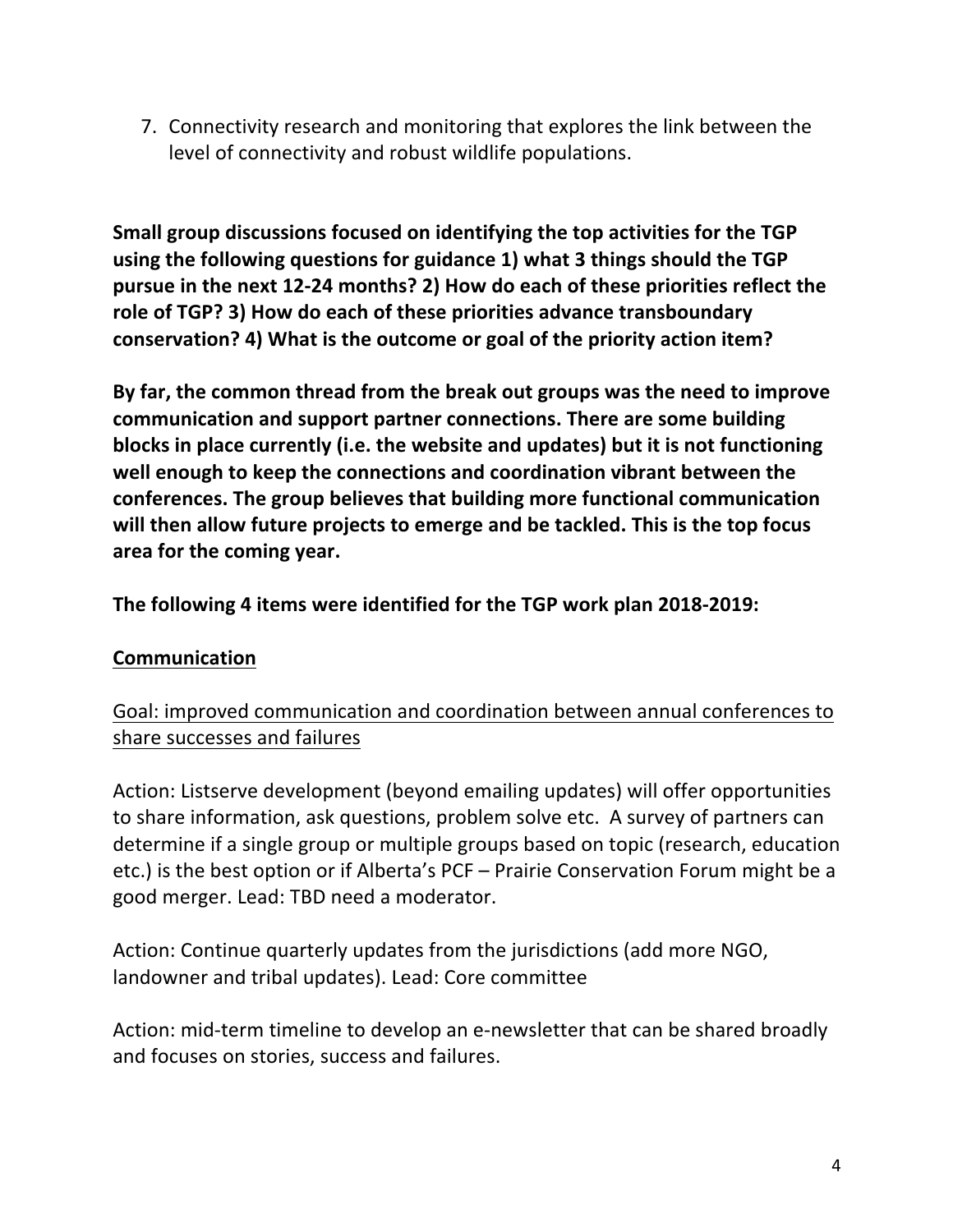Action: Create a searchable directory that can use key words. This directory would include who is doing what (programs and projects) where. Build an inclusive directory including agencies, NGOs, Tribal, landowners etc. Also include an acronym guide. Links to partners through the website or this directory. Possible blog? Would the existing www.mtconservationmenu.org be a starting place or is it too US-centric? Must determine if the current site can be adapted for these purposes or NPCN website or if a new site is needed. Lead: Cliff, Norine and Core committee.

Action: Improve the website or add additional platforms like a portal or google drive that can host spatial data, where papers and resources can be shared based on topics (mapping, research, birds, migration, education, marketing, past presentations). Investigate Joint Ventures, NPCN and LCC as possible hosts. Lead: Cliff, Norine and Core committee.

Action: Develop a Facebook page to share stories that can them be shared with other agency, group and individual pages. \*Lead: Kelsey

## Goal: Amplify public message of the importance of grassland health and utilization to a broad audience

Action: begin with a shared google drive that all partners can submit messaging and a team (TBD need volunteers to take this project on) will identify the common elements to produce some key messages to share broadly.

Action: Develop Prairie Conservation Campaign, will need additional funding and would target television and print media. Includes products that can be used at events (booth materials).

### Goal: Increased and Diverse Participation in TGP

Action: Identify key stakeholders and invite participation generally and to specific committees (planning committee or core committee?) or activities.

Action: Cultivate engagement with stockgrowers, landowner groups, Tribes and Native Communities.